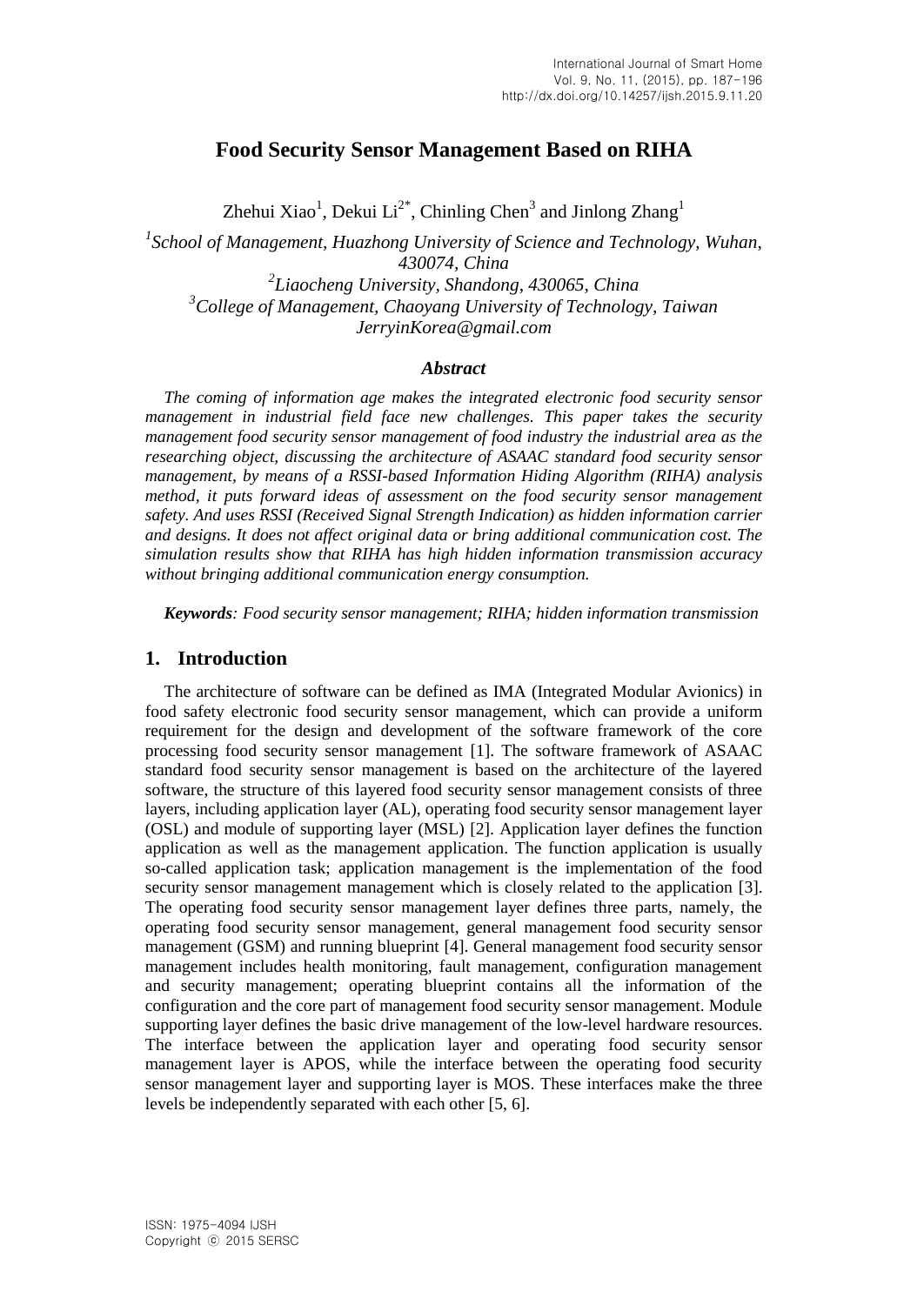# **2. The Architecture Component of Food Security Sensor Management Software**

The software architecture of ASAAC standard food security sensor management defines a set of components and interfaces, moreover, the interface of software can be divided into two categories, namely, direct interface and logical interface [7]. In the direct interface, it defines the application layer and the interface of operating food security sensor management layer (APOS), module support layer / module operating food security sensor management layer (MOS), food security sensor management management (SMBP) / interface of blueprint as well as food security sensor management management / interface of operating food security sensor management (SMOS), totally four kinds of interfaces [8]. While in the logic interface, it defines four kinds of interface, namely, the logic interface of the operating food security sensor management (OLI), the logic interface of general food security sensor management management (GLI), the logic interface of food security sensor management management (SMLI) as well as the logic interface of module (MLI). The architecture model of ASAAC software in detail can be shown in Figure 1:



**Figure 1. The Architecture Module of Software Food Security Sensor Management**

Application management (AM): it can be responsible for non-standard food security sensor management management, implementing mission, management mode, the interface between AM and GSM is the logic interface for the food security sensor management management;

Operating food security sensor management (OS): it is a specific section that can offer OSL function, which also can control the real-time behavior of the processing unit as well as its related components;

General food security sensor management management (GSM): it is responsible for the core processing management, which can be including four parts: health monitoring (HM), (FM) fault management, configuration management (CM) and safety management (SM);

Running blueprint (RTBP): it contains the information of the configuration and management at the core process on the host computer (such as: processing description, routing information, fault management, *etc.*,);

Module of supporting layer (MSL): it encapsulates the underlying hardware details, which can provide methods of the universal, independent access to the underlying resources;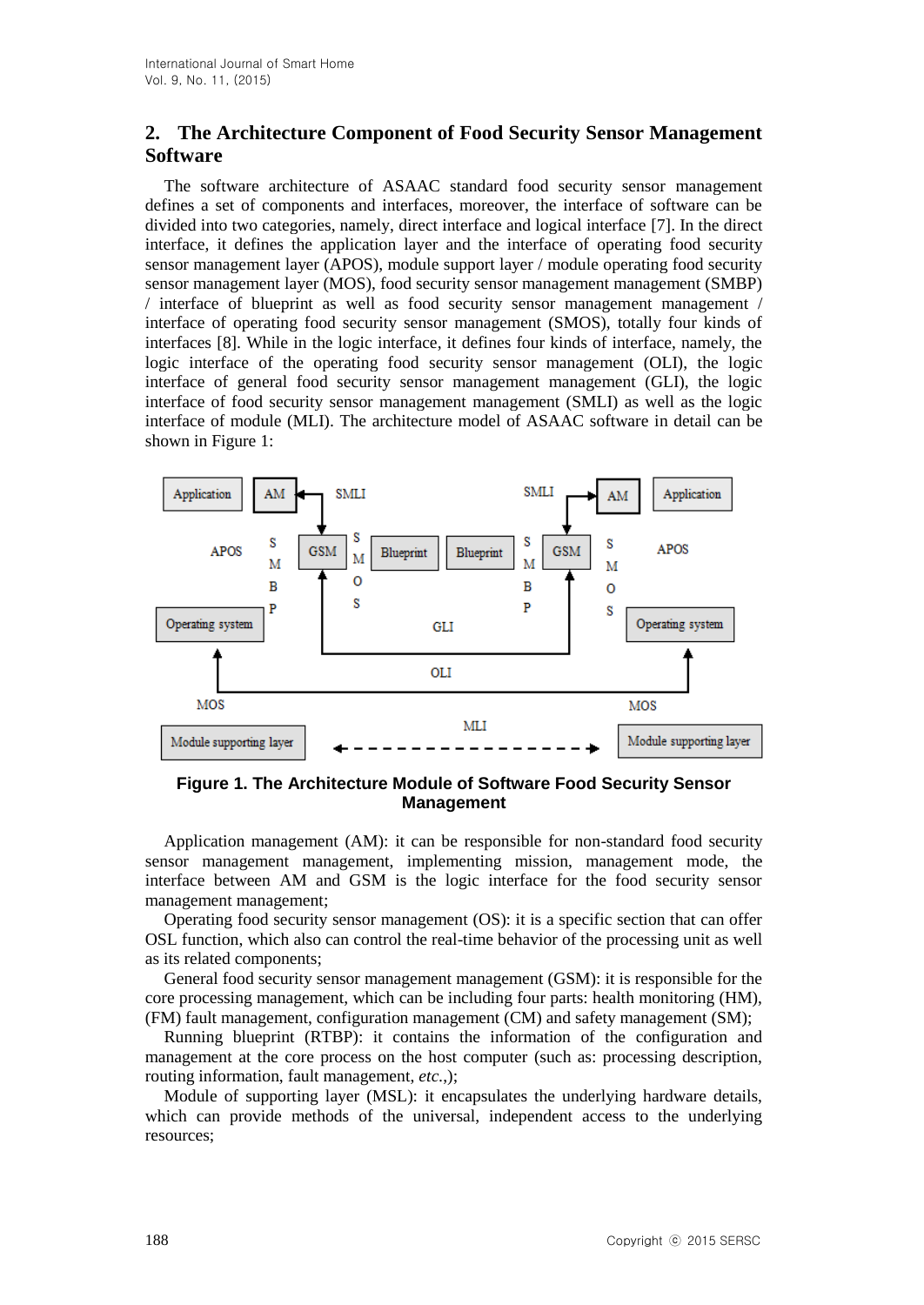The interface from application to the operating food security sensor management (APOS): the separated aircraft depends on software named as AL, as well as the independent software of aircraft named as OSL. Its purpose is to provide a standard OS service interface for the AL process, which can improve the re-usability and portability of the application software;

The interface from module support to operating food security sensor management (MOS): in order to divide the OSL and hardware, it needs software called MSL[9]. Its purpose is to provide a transparent interface for operating food security sensor management which can independently adjust the function of hardware[10]. Thus, MOS allows the same OSL software reside in the specific CFM, regardless of the underlying hardware;

The interface from safety management to the blueprint (SMBP): the interface between GSM and the blueprint is encapsulated in OSL, which can allow and the implementation and structure of blueprint is non - standard, but it should be the interface from the defined blueprint to the standard interface of GSM;

The interface from food security sensor management management to the operating food security sensor management (SMOS): it is packaged in OSL, which can describe the services for GSM offered by the operating food security sensor management;

The logic interface of operating food security sensor management (OLI): it describes the process with two examples of OS, as well as the usage of VC communication;

The logic interface of GSM (GLI): it describes mutual communication between two examples of GSM, moreover, the internal communication between GSM is hierarchical;

The logic interface of food security sensor management management (SMLI): it describes communication protocol between AM and GSM based on VC. AM and GSM must be cooperated with each other, with the help of SMLI for communication and synchronization;

The logic interface of module (MLI): it defines the interface between the modules and the food security sensor management structure of the interface to meet the demand of interoperability.

## **3. Food Security Sensor Management**

Food security sensor management management is a whole management food security sensor management from the flight of the aircraft to landing stage, which is composed of two parts, namely, the application management of application layer that is located in ASAAC model of the three layer stack (TLS), as well as the general food security sensor management management GSM of the operating food security sensor management layer. Its main tasks can be included: the initialization of controlling food security sensor management, reconfiguration, power off; authentication, filtering, fault locating; providing related security services.

#### **3.1 The Main Functions of Each Management Level of the Food Security Sensor Management**

AC. AC is a single entity of the food security sensor management management, which is responsible for controlling and monitoring the entire integrated modular food safety electronic food security sensor management (IMA), as well as responsible for loading the food security sensor management data (both task data and safety data); AC is responsible for the initialization of food security sensor management security. Before the operation of the food security sensor management, AC is responsible for the initialization of IA and RE, AC can receive the initialization security request and key request of IA and RE.

IA. IA is a logical group of comprehensive application. This group is a dynamic group, which can be generated dynamically according to the need of the task; each IA can control one or more RE; the internal of IA may be organized as a hierarchical layer, such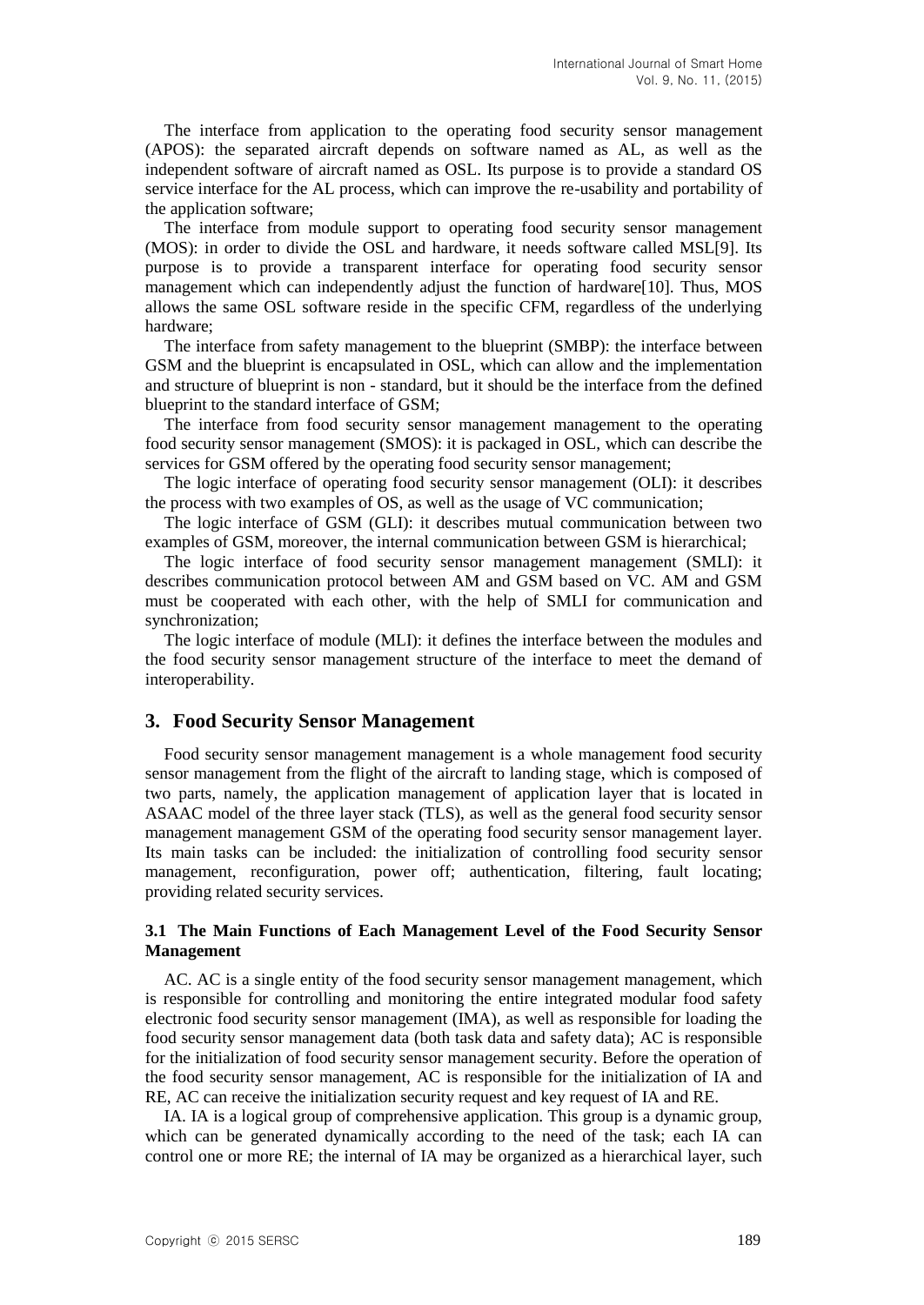as: a comprehensive district may be included one or more levels of IA, in this case, IA in the lower layer must control one or more PE; the food safety electric food security sensor management can be designed a food security sensor management without including IA level, in this case, it can exist one AC and one or more RE.

RE. RE is the lowest layer, which is responsible for dealing with a single PE; it can receive the security information of initialization from CM, at the same time, it can send the initialization security request and key request to the upper layer.



**Figure 2. The Model Diagram of Security Assessment**

## **3.2. RSSI Based Information Hiding**

In this section, we introduce the characteristics of RSSI first, and analyze the feasibility of taking it as hidden information carrier. Then we design the RSSI based information hiding algorithm which is called RIHA, and analyze its performance in theory.

**3.2.1. Feasibility Analysis:** In resource constrained sensor networks, gathering RSSI value is "free lunch", because it neither adds communication overhead nor increases network burden. It is widely used in node location, target tracking, protocol design and so on.

Although RSSI changes with environment, a large number of studies show that the variation has certain regularity. Generally log distance path loss model is used to describe wireless signal propagation energy variation in wireless sensor networks:

$$
RSSI(d) = P_{T} - P_{L}(d_{0}) - 10\eta \log_{10} \frac{d}{d_{0}} + X_{\sigma}
$$
\n(1)

In which,  $P_{\tau}$  is the emission energy,  $P_{\tau}(d_{\sigma})$  is the path loss of propagation unit distance  $d_{\alpha}$ . The unit of energy is dBm, the unit of distance is m.  $\eta$  is the path attenuation index, its value between 2 and 5. Random Gauss function  $X_{\sigma} = N(0, \sigma^2)$  represent the uncertainty of RSSI,  $\sigma$  between 4 and 10, its value depends on the actual environment.

RSSI relates to initial transmit power and path loss, path loss can be computed out when the environment and distance is known. Thus the initial transmit power is the main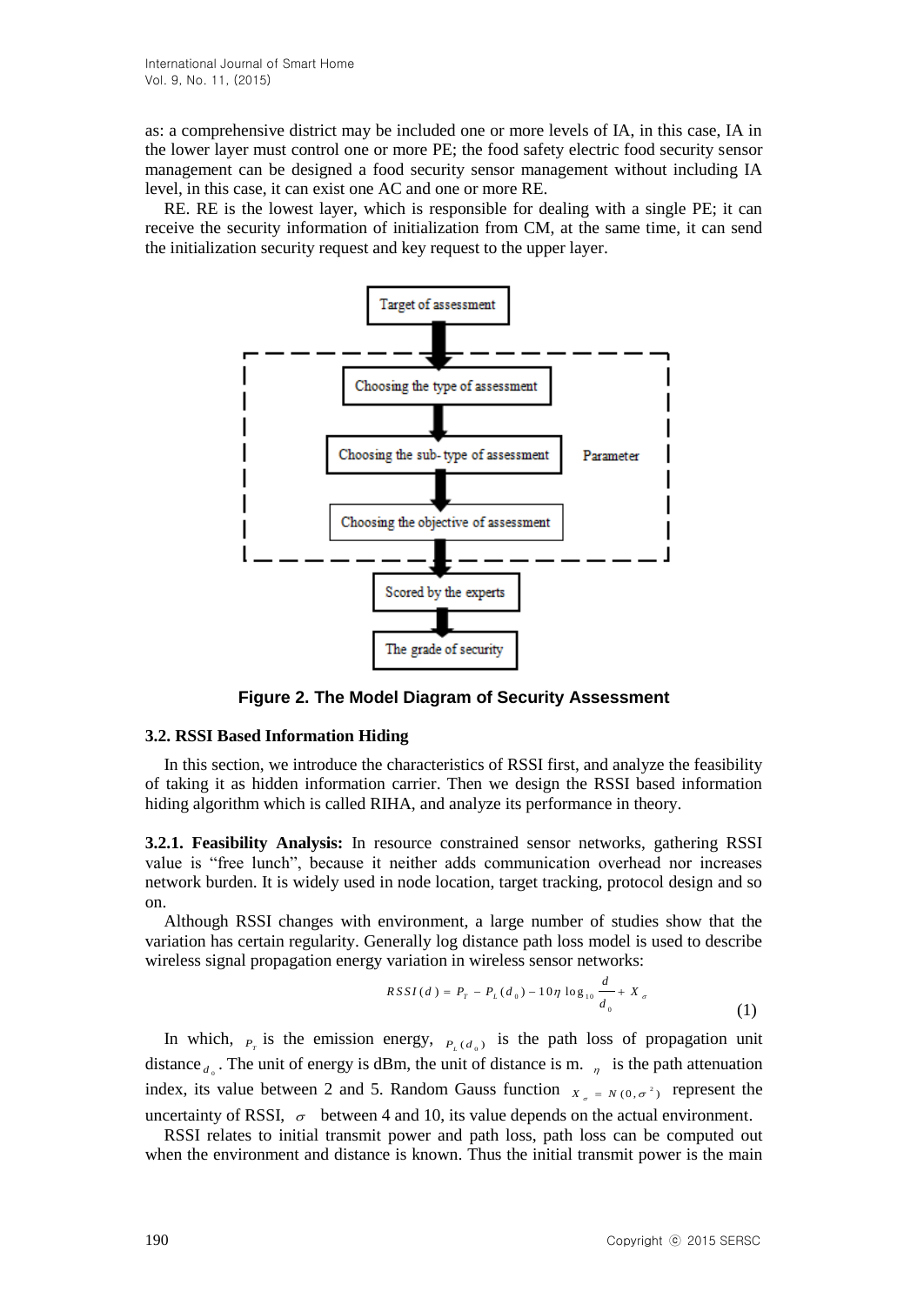factor of RSSI. Existing sensor nodes can set different transmit power to meet different application requirements. Adjusting node's transmit power could obtain corresponding RSSI that provides the feasibility of information hiding. The sending node uses different transmit power to deliver hidden information, and the receiving node restores the hidden information from received RSSI value.

As RSSI varies with spatial and temporal, taking it as hidden information carrier is undetectable. This method does not require complex computation, does not change original data, does not affect communication process, and does not bring additional energy consumption. It is very suitable for source limited wireless sensor networks. It not only can be used in hidden information transfer and extract, but also can be used in network data integrity protection, security transmission check and *etc*.

**3.2.2. Algorithm Design:** In order to improve the discrimination and reduce the fluctuation impact of RSSI, RIHA uses the maximum transmit power behalf of 1, and the minimum transmit power behalf of 0. RIHA sets the upper and lower limit values of RSSI, if sampled RSSI value greater than the upper limit value represents the hidden information is 1, if it less than the lower limit value represents the hidden information is 0.

Before hidden information transmission, coding rules should be determined. Coding rules are set before node deployment, and be used after deployment. In order to improve network security, the base station changes the coding rules by broadcasting periodically. Thus, hidden information cannot be obtained without coding rules, which improves network security greatly.

RIHA can be divided into three steps: establish hidden information transmission link; transmit hidden information; release hidden information transmission link.

**The First Step:** establish hidden information transmission link.

Sensor nodes select transmit power randomly to send routine data when there is no hidden information to be sent. A node with hidden information to be transmitted is called source node. The source node sends a link establish request information according to the decided rule, for example, the sequence of "maximum power - minimum power" repeats n times. Then it sends the hidden information receiving node's ID according to the encoding rule.

The node receives the link establish request information, for example, received information's RSSI with the sequence of "larger than the upper limit - less than the lower limit" repeated n times. Then it judges whether to receive the hidden information according to the node ID received subsequently. The receiver will work normally when the received node ID neither matches its ID nor in its routing table. The receiver will become destination node when the received node ID matches its ID or in its routing table. The destination node sends a confirmation message to the source node in accordance with the decided rule. The hidden information transmission link is established. If the hidden information transmits through multi hop routing, repeat above steps until the integral information transmission path is established.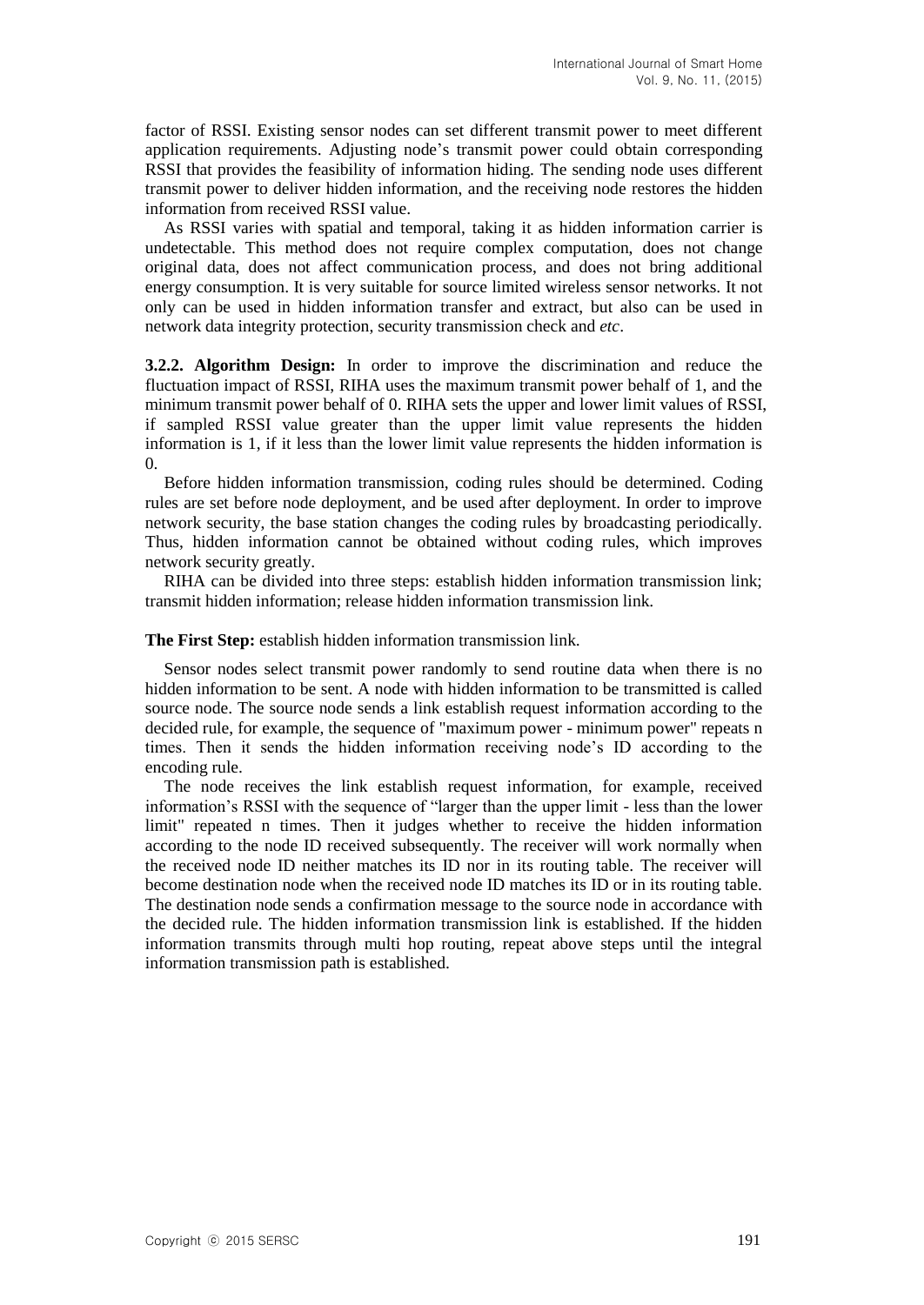

**Figure 3. RSSI based Information Hiding**

In order to explain RIHA better, take figure 3 for example. The decided rule is 8421 code, nodes are used to collect temperature, humidity information, and transmit suspicious target position with covert. Node 1 (ID code 0001) finds the suspicious target, it has to send the target's position (6, 8) (coordinate code 01101000) to node 6 (ID code 0110).

Node 1 sends n times of temperature and humidity information with the sequence of "maximum power - minimum power". Then it sends temperature and humidity information with the sequence of "minimum power - maximum power - maximum power - minimum power" in accordance with node 6's ID code "0110". Node 2 receives this information, "0110" does not match its ID and not in its routing table, it does not do any treatment. Node 3 finds that the ID in its routing table. It sends confirm information to node 1 and establishes transmission link. Then, node 3, node 5 and node 6 establish the transmission link in the same way.

#### **The Second Step:** transmit hidden information.

After the transmission link is established, the source node begins to send hidden information in accordance with the determinate coding rule. The destination node decodes hidden information according to the coding rule. If the hidden information transmits through multi-hops routing, intermediate forwarding nodes do not decode the information. They only determine the information transmit power, and send message with the same transmit power until the information is transferred to the destination node or base station.

However, RSSI is fluctuating due to interference and other reasons, especially in the disrupting situation like battlefield. And packet loss also brings hidden information decode error. Redundant information is used to improve the reliability of hidden information transmission. The source node sends information with the transmit power correspond to the hidden information repeatedly, rather than each hidden information's transmit power used only once. The number of repetition depends on the environment and packet loss rate. The destination node uses filtering algorithm to dispose received RSSI, checks received information integrity and corrects error to get more accurate and effective information.

Still using the example of figure 1, the transmit power of each hidden information is used 3 times. That is to say node 1 sets different transmit power in accordance with the sequence of "000 111 111 000 111 000 000 000" to send temperature and humidity information. Node 3 does not decode the hidden information, it judges the transmit power and sends message to Node 5 with the same transmit power. In the same way, Node 5 forward information to Node 6. Node 6 uses filtering algorithm to handle received RSSI value, such as average filtering and so on, then it could get the position of target.

## **The Third Step:** release hidden information transmission link.

The source node sends link release request information according to the decided rule when the hidden information transmission complete. For example, it sends m regular data with the sequence of "maximum power - minimum power - minimum power". The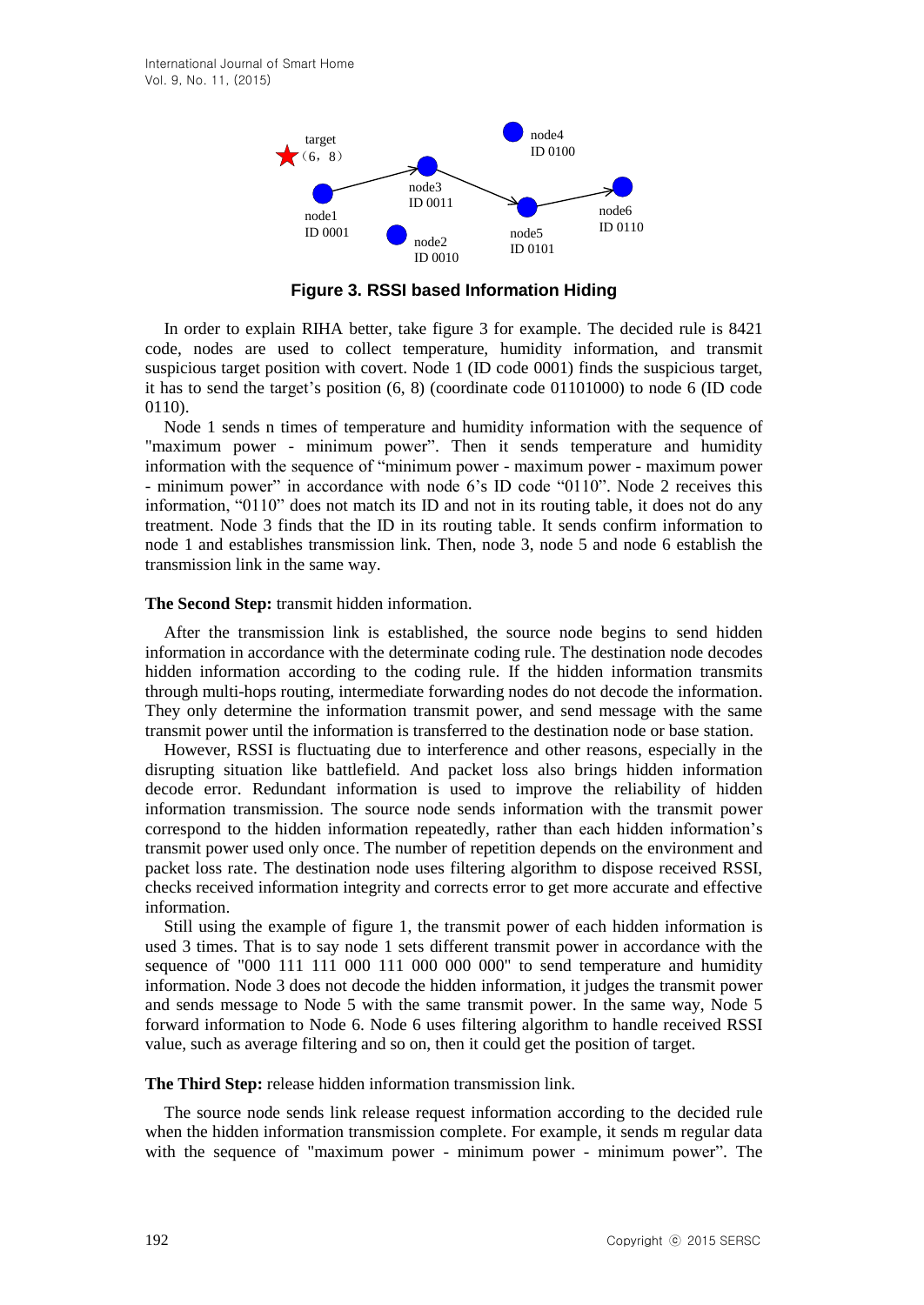destination node receives link release request information, and sends a confirmation according to the determined rule. The information transmission link is released, and the hidden information transmission process complete.

When the data transmission is complete, node 1 sends temperature, humidity information m times with the sequence of "maximum power - minimum power minimum power". Node 3 sends a confirmation message to node 1. It sends temperature, humidity n time with the sequence of "maximum power - minimum power - minimum power", and gets the confirmation of node 5. In the same way, Node 5 obtains node 6's confirmation. The transmission process of hidden information is over.

In many applications, networks transmit hidden information all the time which does not need to establish and release the transmission link frequently. In this case, the first step runs only one time after network deployment. Nodes transmit hidden information with routine data until died without running the third step.

**3.2.3. Performances Analysis:** Generally, sensor nodes' transmit power can be divided into more than 30 levels, RIHA only makes use of the highest and lowest transmit power, and filters are used at the receiving end, which is sufficient to distinguish RSSI value. Therefore, the rate of packet loss is the greatest impact factor for receive hidden information correctly. Assume the number of continuously received signal in the same strength section is  $N_{RSSI}$ , the repetition number of each hidden information code is  $T_N$ , the number of encoding message in the same section  $I<sub>R</sub>$  is:

$$
I_{R} = \left\lceil \frac{N_{RSSI}}{T_N} \right\rceil \tag{2}
$$

The number of continuously send hidden information in the same section is  $I_s$ , network packet loss rate is  $Loss \rightarrow to ensure \nvert I_s = I_R$ , then

$$
I_s * T_N * Loss < T_N - I_s < \frac{1}{\text{Loss}} \tag{3}
$$

Thus, to ensure receiving hidden information correctly, the number of continuous hidden information coding in the same section should less than the reciprocal of packet loss rate.

The hidden information transmission delay relates to the hidden information code number and time of iteration. The hidden information transmission delay is  $I_s * T_s$ . Visibly, increasing the repetitions of hidden information coding improves reliability, but also increases transmission delay. We should regulate the repetition time according to the environment and data's importance degree.

In addition, the amount of hidden information associates with the coding rules, simple coding rule's information hiding ability is limited, coding rules with large information hiding capacity often more complex in computation. It should consider the requirement of information hiding and design rational encoding rules.

## **4. Experiment Analyses**

RIHA's reliability and validity is verified by simulation experiments. This section mainly analyzes two aspects of its performance: hiding information acquisition ratio and energy consumption.

We set the distance between the nodes is 80m, the maximum transmission power is 0dBm, energy consumption is 17.4nW, the minimum transmission power is -24dBm, energy consumption in transmission process is 8.5nW, the transmission frequency is 2400MHz, path attenuation index is 2.5, random Gauss noise from environment is 5 in the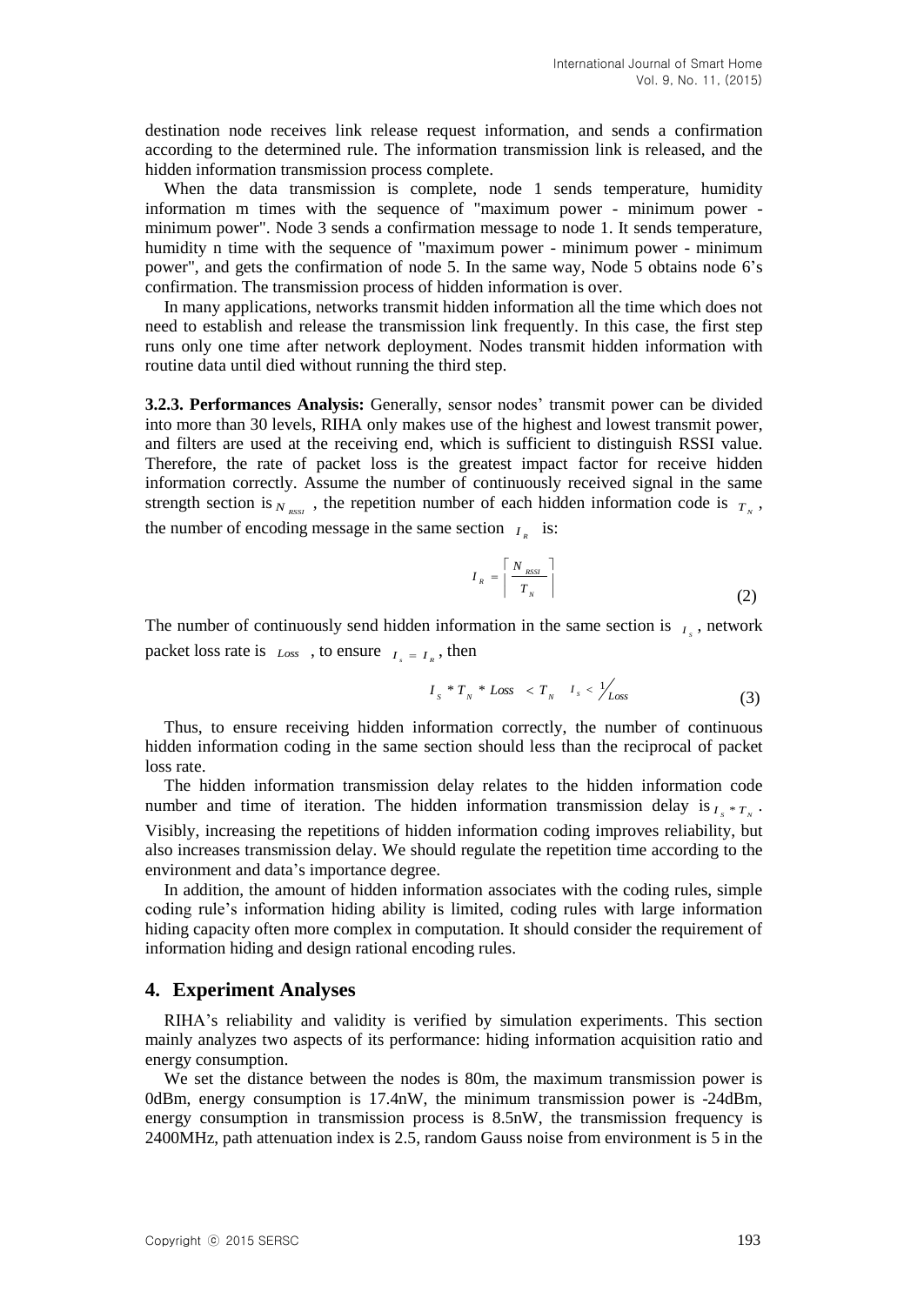simulation. Assuming the hidden information is: 0011 0101 0110 0111 1110 1010 1011 1111.

RSSI without repeat hidden information code transmission is shown Figure 4. The horizontal axis is the number of received packet, and the vertical axis is the RSSI correspond with the packet. From the figure we can see the change of RSSI clearly. The upper limit of RSSI is 170 and the lower limit of RSSI is 160. Thus the RSSI higher than 170 is 1, and less than 160 is 0, we can obtain the hidden information for this group RSSI is: 0011 0101 0110 0111 1110 1010 1011 1111, which is the same as the hidden information is sent.



**Figure 4. RSSI Without Repeat Hidden Information Code Transmission**

In these experiments, the hidden information acquisition rate is 100%. When the packet transmission correctly, the receiver can extract the hidden information completely. The simulation results prove the correctness of RIHA. Packet loss did not occur in the simulation, in actual situation the data may lose due to conflict or other reasons. The efficient filtering algorithm and reasonable data processing technology are used. The receiver can recover the hidden information through redundancy checking and correct errors in transmission to improve the accuracy of hidden information acquisition further.

Next, we analyze the energy consumption of RIHA. Figure 4 compares the energy consumption of nodes with or without hidden information. The horizontal axis is the packet number, and the vertical axis is the energy consumption. The blue dashed line represents the energy consumption without hidden information transmission, in which the sender selects transmission power randomly. The red solid line represents the energy consumption with hidden information transmission.



**Figure 5. Comparison of Energy Consumption**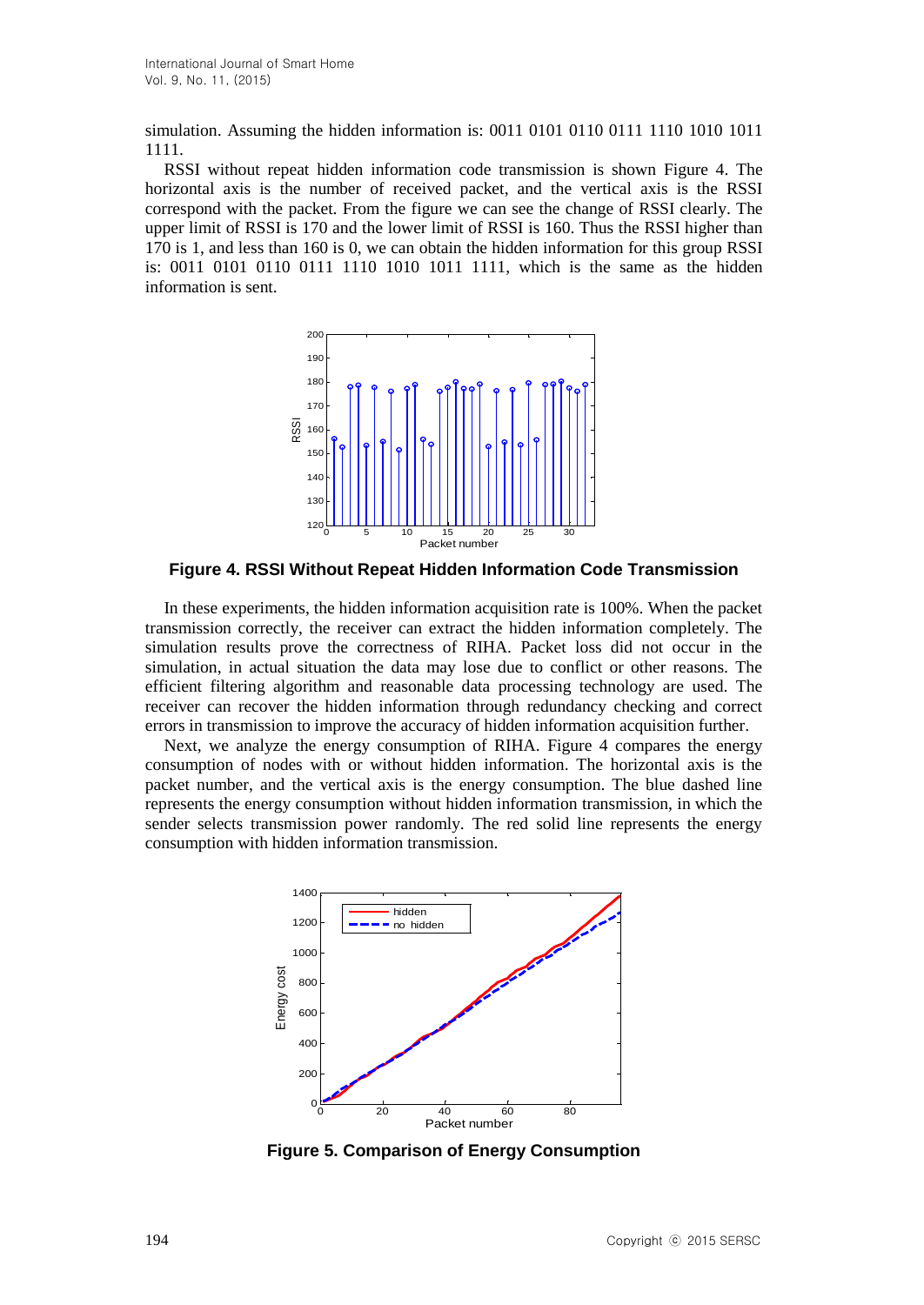As can be seen from the Figure 5, energy consumption of hidden information transmission almost the same as no hidden information transmission in the first half, and increases in the last half slightly. It related to the encoding rule and data to be transmitted. In this simulation, the middle part and the last part of hidden information have several 1 multiply, so that the node has to transmit information with maximum power continuously, which leads the increase of energy consumption. Sending more 0 in hidden information will make its energy consumption lower than no hidden information transmission. That is to say the network energy consumption depends on the original data, whether transmission hidden information has little effect on it.

# **5. Conclusion**

With the development of food safety electronic food security sensor management, the food safety electronic food security sensor management for next generation can present integrated feature, modular feature, complicated feature and so on, which also has the characteristics with high degree of resource sharing, high degree of information fusion and highly intensive degree of software, compared with the independent type of food safety electronic food security sensor management. Each module of the integrated food safety electronic food security sensor management can share the interactive resources together and complete the common task together, therefore, the problem of information security has become one of the main challenges that it should face.

# **References**

- [1] C. B. Watkins, "Integrated modular avionics: managing the allocation of shared intersystem resources", 25th digital avionics systems conference/ ieee/aiaa., vol. 8, **(2006)**, pp. 1-12.
- [2] J. Graham, "Producing a safety case for ima blueprints. digital avionics systems conference", dasc, vol. 24, **(2005)**, pp. 11-14.
- [3] B. Ames, "Real-time software goes modular", military & aerospace electronics, vol. 14, **(2003)**, pp. 24-29.
- [4] J. Rushby and B. randell, "a distributed secure system," ieee, computer, vol.16, **(1983)**, pp. 55-67.
- [5] A. Proano, l . Lazos,. "Hiding contextual information in wsns", ieee, international symposium on a world of wireless, mobile and multimedia networks, (wowmom) **(2012)**.
- [6] J. Feng and M. Potkonjak, "Real-time watermarking techniques for sensor networks. spie security and watermarking of multimedia contents", **(2003)**.
- [7] J. R. Smith. and B. Jiang, "Id modulation: embedding sensor data in an rfid time series", 7th information hiding **(2005)**.
- [8] J.E. Kleider, S. Gifford, S. Chuprun and B. Fette, "Radio frequency watermarking for ofdm wireless networks", icassp, **(2004).**
- [9] R. Sion,. M. Atallah and S. Prabhakar, "Rights protection for discrete numeric streams", ieee, transactions on knowledge and data engineering, **(2006)**.
- [10] H. Wang, D. Peng, W. Wang, , H. Sharif, H.-H. Chen, "Energy-aware adaptive watermarking for real-time image delivery in wireless sensor networks", ieee, international conference on communications (icc), **(2008)**, pp. 19-23.

# **Author**



**Zhehui Xiao**, male, professor, mater tutor, Research direction: signal analysis and system integration.